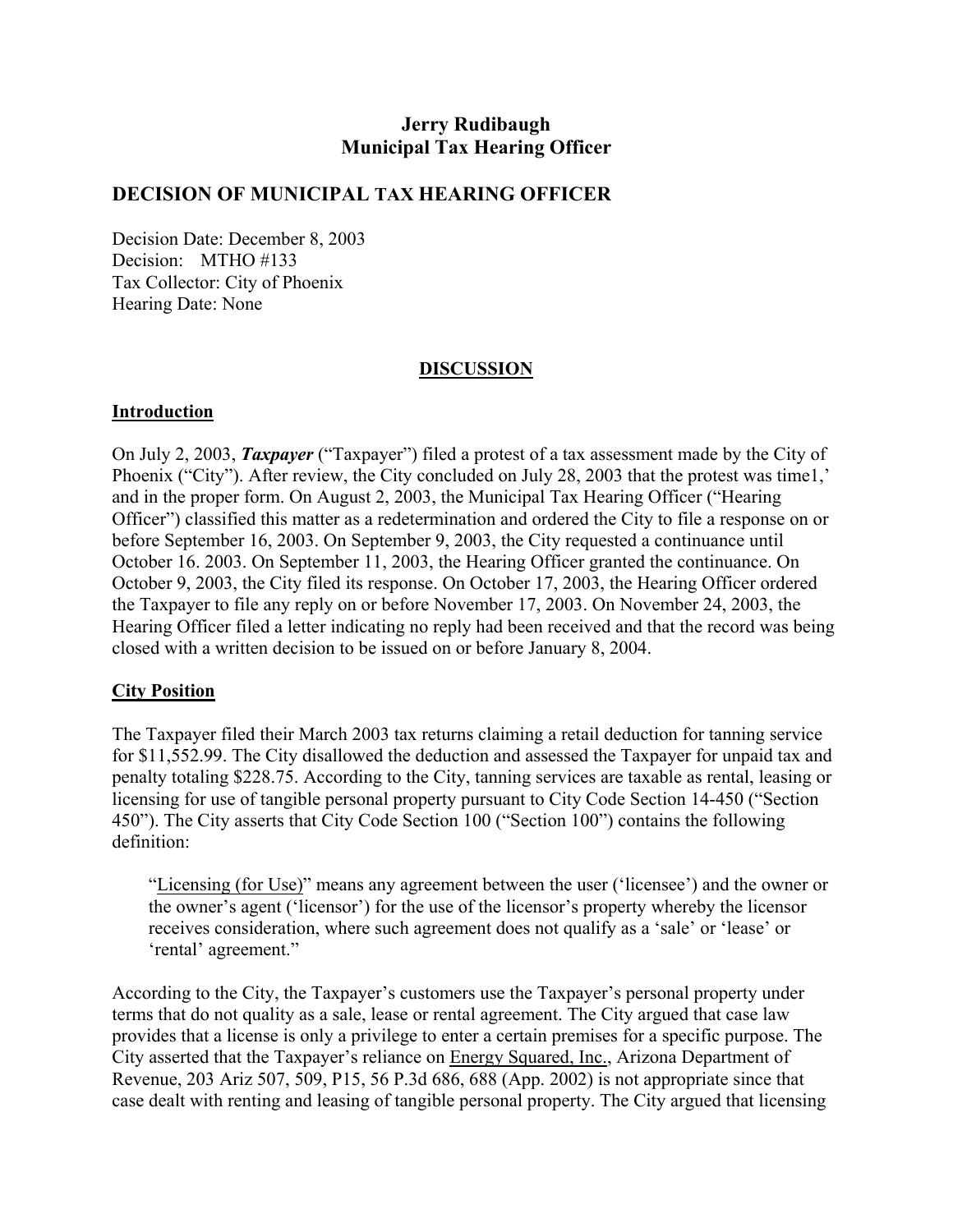for use of property is much broader than the definitions of rental or leasing. Based on the above, the City requested the tax and interest assessed should be upheld. The City did agree that the penalties should be waived since the Taxpayer had a reasonable belief that the tax was not due.

#### **Taxpayer Position**

The Taxpayer indicated that it operated a tanning salon within the City. The Taxpayer acknowledged that it sold tanning supplies and clothing items, which were subject to the transaction business tax. The Taxpayer asserted that it has consistently reported such transactions and does not dispute they are subject to the tax. The Taxpayer did dispute the City's determination that the use of tanning beds is subject to transaction privilege tax pursuant to Section 450.

The Taxpayer asserted that they operate a variety of tanning beds and booths that allow the customer to obtain their desired tan in a safe manner. The Taxpayer relied on the Energy Squared case whereby the Court concluded the essence of renting was not present due to the lack of "exclusive use and control". According to the Taxpayer, they maintain control over the tanning equipment to insure the safety of their customers. The Taxpayer argued that their business is substantially similar in nature to other non-taxable services such as x-ray and imaging businesses, dental hygienists and hairdressers. As a result, the Taxpayer asserted tanning services are entitled to be treated as exempt professional services pursuant to City code Section 14-460.

## **ANALYSIS**

Based on the evidence presented, the customers of the Taxpayer do not purchase, lease or rent tangible personal property from the Taxpayer. However, the customer does appear to have an exclusive right to the use of tangible personal property (tanning beds and/or booths) for the period necessary to receive the desired tan. That use falls within the business activity set forth in Section 450. As a result, we must uphold the City's denial of the Taxpayer's claimed deduction. We also concur with the City that the Taxpayer has demonstrated a reasonable basis for their belief and all penalties should be waived.

## **FINDINGS OF FACT**

- 1. On July 2, 2003, the Taxpayer filed a protest of a tax assessment made by the City.
- 2. After review, the City concluded on July 28, 2003 that the protest was timely and in proper form.
- 3. On August 2, 2003, the Hearing Officer classified this matter as a redetermination and ordered the City to file a response on or before September 16, 2003.
- 4. On September 9, 2003, the City requested a continuance until October 16, 2003.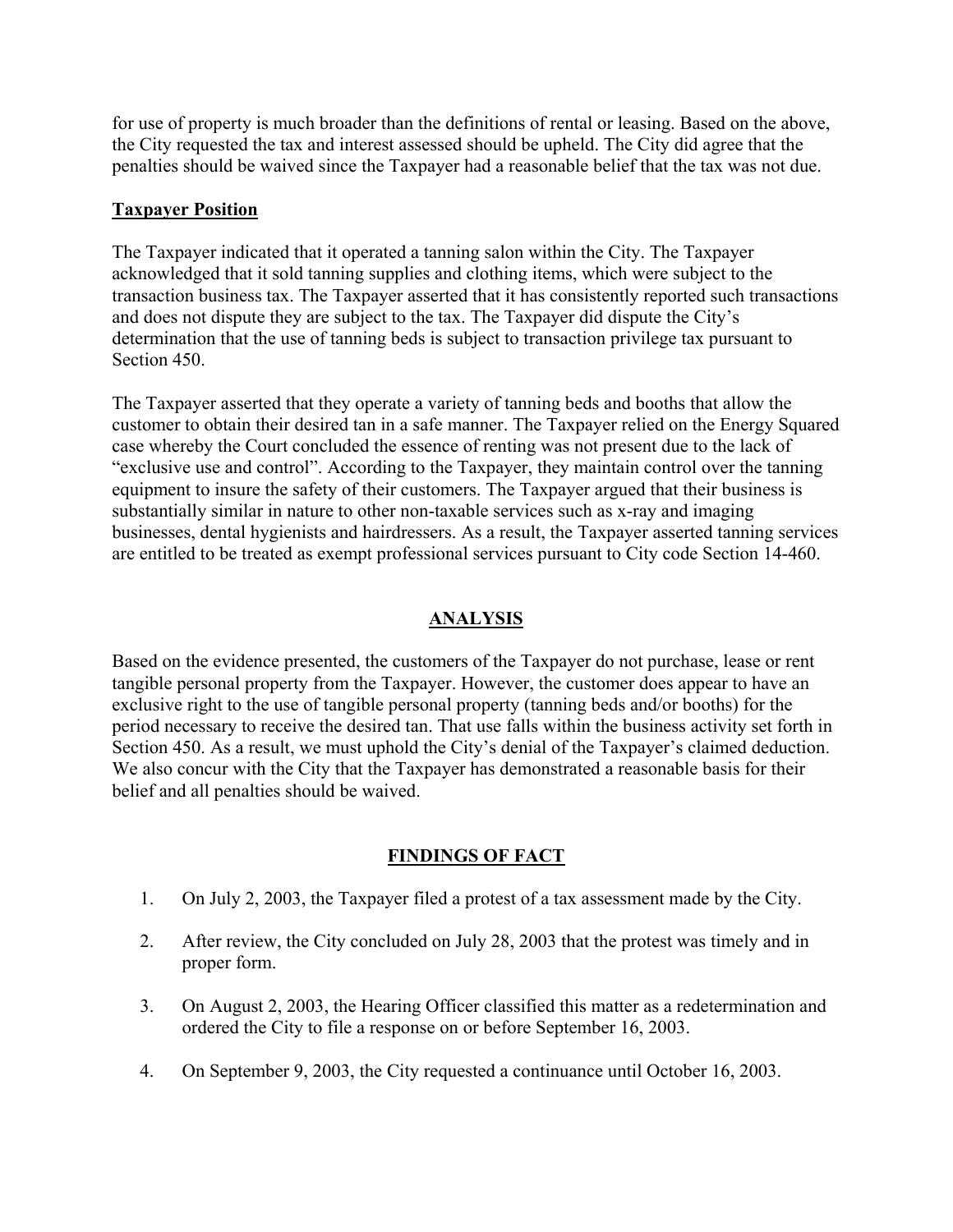- 5. On September 11, 2003, the Hearing Officer granted the continuance.
- 6. On October 9, 2003, the City filed its response.
- 7. On October 17, 2003, the Hearing Officer ordered the Taxpayer to file any reply on or before November 17, 2003.
- 8. On November 24, 2003, the Hearing Officer filed a letter indicating no reply had been received and that the record was closed and a written decision would be issued on or before January 8, 2004.
- 9. The Taxpayer operates a tanning salon within the City.
- 10. The Taxpayer filed their March 2003 tax return claiming a rental deduction for tanning service for \$11,552.99.
- 11. The City disallowed the deduction and assessed the Taxpayer for unpaid tax and penalty totaling \$228.75.
- 12. The Taxpayer's customers use the Taxpayer's personal property under terms that do not qualify' as a sale, lease or rental agreement.
- 13. The Taxpayer operates a variety of tanning beds and booths that allow the customer to obtain their desired tan in a safe manner.
- 14. The Taxpayer's customers have exclusive use of a tanning bed and/or booth while obtaining their desired tan.

## **CONCLUSIONS OF LAW**

- 1. Pursuant to ARS Section 42-6056, the Municipal Tax Hearing Officer is to hear all reviews of petitions for hearing or redetermination under the Model City Tax Code.
- 2. The City imposes a tax on the rental, leasing or licensing for use of tangible personal property pursuant to Section 450.
- 3. Section 100 defines licensing for use to mean an agreement between the user and the owner for the use of the owner's property whereby the owner receives consideration.
- 4. The use of the Taxpayer's tangible personal property by its customers falls within the business activity set forth in Section 450.
- 5. The Taxpayer's claimed deduction should be denied.
- 6. The Taxpayer demonstrated a reasonable basis for its position and all penalties should